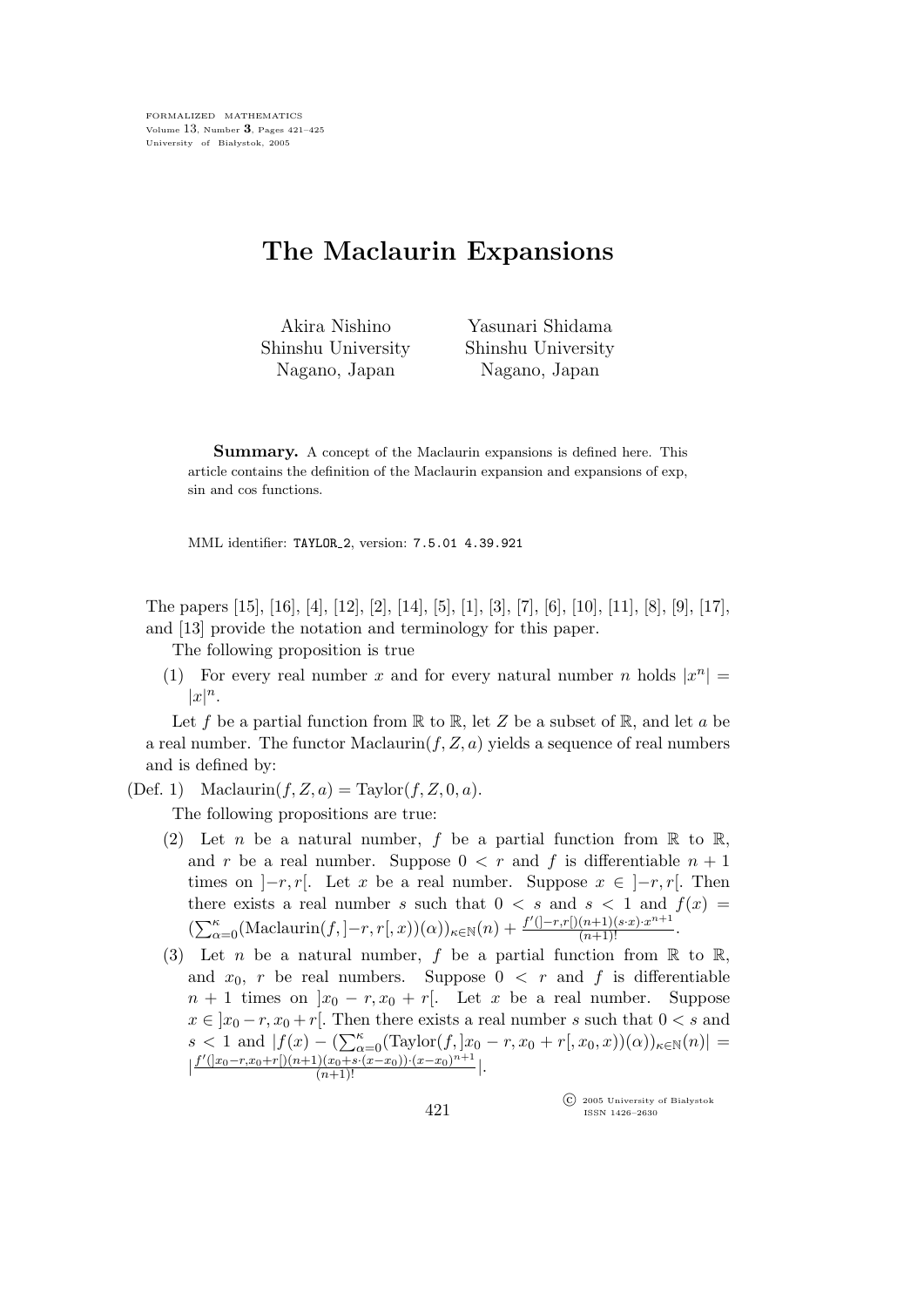## 422 akira nishino and yasunari shidama

- (4) Let n be a natural number, f be a partial function from  $\mathbb R$  to  $\mathbb R$ , and r be a real number. Suppose  $0 < r$  and f is differentiable  $n + 1$ times on  $[-r, r]$ . Let x be a real number. Suppose  $x \in [-r, r]$ . Then there exists a real number s such that  $0 < s$  and  $s < 1$  and  $|f(x) - f(x)|$  $(\sum_{\alpha=0}^{\kappa} ( \text{Maclaurin}(f, ]-r, r[, x))(\alpha))_{\kappa \in \mathbb{N}}(n) | = | \frac{f'(|-r,r[)(n+1)(s\cdot x) \cdot x^{n+1} |}{(n+1)!} |.$
- (5) For every real number r holds  $\exp'_{|]-r,r[}$  =  $\exp|,-r,r[$  and dom(exp  $\vert -r, r \vert = \vert -r, r \vert.$
- (6) For every natural number n and for every real number  $r$  holds  $\exp'([-r, r])|(n) = \exp|[-r, r].$
- (7) For every natural number  $n$  and for all real numbers  $r, x$  such that  $x \in [-r, r[$  holds  $exp'([-r, r[)(n)(x)] = exp(x)$ .
- (8) For every natural number n and for all real numbers r, x such that  $0 < r$ holds (Maclaurin(exp,  $]-r, r[, x$ )) $(n) = \frac{x^n}{n!}$  $rac{x^n}{n!}$ .
- (9) Let *n* be a natural number and *r*, *x*, *s* be real numbers. Suppose  $x \in ]-r,r[$  and 0 < s and s < 1. Then  $\frac{|\exp'(-r,r[)(n+1)(s\cdot x)\cdot x^{n+1}|)}{(n+1)!}$ | ≤  $\frac{|\exp(s \cdot x)| \cdot |x|^{n+1}}{(n+1)!}$ .
- (10) For every real number r and for every natural number n holds  $\exp$  is differentiable *n* times on  $|-r, r|.$
- (11) Let r be a real number. Suppose  $0 < r$ . Then there exist real numbers  $M, L$  such that
	- (i)  $0 \leq M$ ,
	- (ii)  $0 \leq L$ , and
- (iii) for every natural number n and for all real numbers  $x$ , s such that  $x \in [-r, r[$  and  $0 < s$  and  $s < 1$  holds  $\frac{\exp'([-r, r])(n)(sx) \cdot x^n}{n!}$  $\frac{\left[ \right) (n)(s \cdot x) \cdot x^{n}}{n!} \mid \leq \frac{M \cdot L^{n}}{n!}.$
- (12) Let M, L be real numbers. Suppose  $M \geq 0$  and  $L \geq 0$ . Let e be a real number. Suppose  $e > 0$ . Then there exists a natural number *n* such that for every natural number m if  $n \leq m$ , then  $\frac{M \cdot L^m}{m!} < e$ .
- (13) Let r, e be real numbers. Suppose  $0 < r$  and  $0 < e$ . Then there exists a natural number n such that for every natural number m if  $n \leq m$ , then for all real numbers x, s such that  $x \in [-r, r]$  and  $0 < s$  and  $s < 1$  holds  $\left|\frac{\exp'(-r,r[(m)(s\cdot x)\cdot x^m)}{m!}\right| < e.$ m!
- (14) Let r, e be real numbers. Suppose  $0 \lt r$  and  $0 \lt e$ . Then there exists a natural number  $n$  such that for every natural number  $m$  if  $n \leq m$ , then for every real number x such that  $x \in [-r, r]$  holds  $|\exp(x) - (\sum_{\alpha=0}^{\kappa} ( \text{Maclaurin}(\exp, ]-r, r[, x))(\alpha))_{\kappa \in \mathbb{N}}(m)| < e.$
- (15) For every real number x holds  $x \nExpSeq$  is absolutely summable.
- (16) For all real numbers r, x such that  $0 < r$  holds Maclaurin(exp,  $[-r, r], x$ ) =  $x \to x \to \text{ExpSeq}$  and Maclaurin(exp,  $[-r, r(x)]$  is absolutely summable and  $\exp(x) = \sum \text{Maclaurin}(\exp, |-r, r|, x).$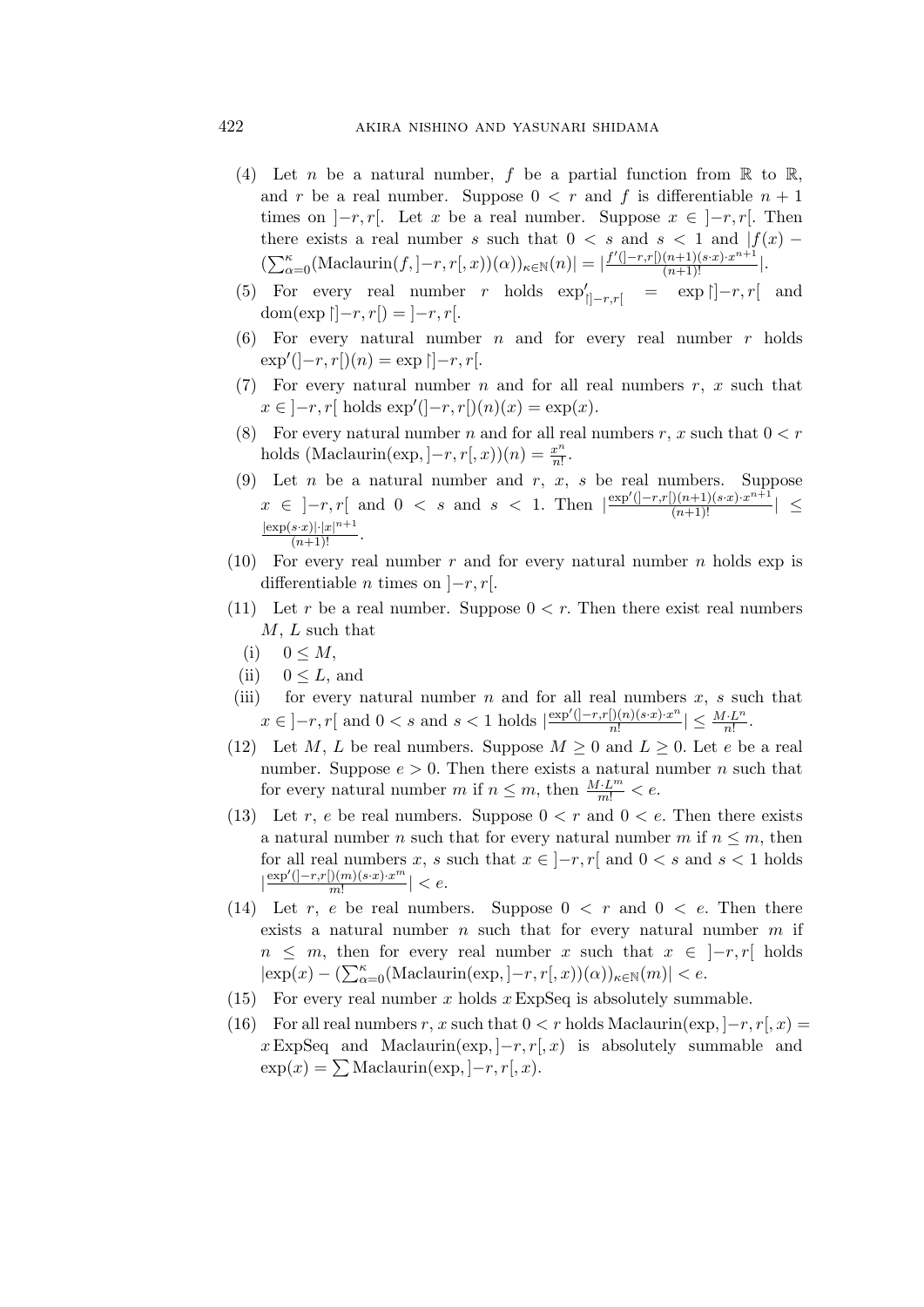- $(17)$  Let r be a real number. Then
	- (i) (the function sin)'<sub> $\vert \vert -r,r \vert$ </sub> = (the function cos) $\vert \vert -r,r \vert$ ,
- (ii) (the function  $\cos Y_{\vert \vert -r,r \vert} = (-\text{the function } \sin) \vert \vert -r,r \vert,$
- (iii) dom((the function sin) $\vert \vert -r, r \vert = \vert -r, r \vert$ , and
- (iv) dom((the function cos) $\vert \vert -r, r \vert = \vert -r, r \vert$ .
- (18) Let f be a partial function from  $\mathbb R$  to  $\mathbb R$  and  $Z$  be a subset of  $\mathbb R$ . If f is differentiable on Z, then  $(-f)'_{|Z} = -f'_{|Z}$ .
- (19) Let r be a real number and n be a natural number. Then
	- (i) (the function sin)'( $]-r, r[$ ) $(2 \cdot n) = (-1)^n$  ((the function sin) $\upharpoonright] -r, r[$ ),
- (ii) (the function sin)'( $]-r, r[$ ) $(2\cdot n+1) = (-1)^n$  ((the function cos) $\upharpoonright] -r, r[$ ),
- (iii) (the function cos)'(]-r, r[)(2 · n) = (-1)<sup>n</sup> ((the function cos) $\vert$ ]-r, r[), and
- (iv) (the function cos)'( $]-r, r[$ )( $2 \cdot n + 1$ ) =  $(-1)^{n+1}$  ((the function  $\sin\frac{\pi}{r}$ |  $-r, r$ |.
- (20) Let *n* be a natural number and *r*, *x* be real numbers. Suppose  $r > 0$ . Then
	- (i) (Maclaurin(the function sin,  $]-r, r[, x$ )(2 · n) = 0,
	- (ii) (Maclaurin(the function sin,  $]-r, r[, x)(2 \cdot n + 1) = \frac{(-1)^n \cdot x^{2 \cdot n + 1}}{(2 \cdot n + 1)!}$ ,
- (iii) (Maclaurin(the function cos,  $]-r, r[, x$ ))(2 · n) =  $\frac{(-1)^n \cdot x^{2 \cdot n}}{(2 \cdot n)!}$ , and
- (iv) (Maclaurin(the function cos,  $]-r, r(x)(2 \cdot n + 1) = 0.$
- (21) Let r be a real number and n be a natural number. Then the function sin is differentiable *n* times on  $\vert -r, r \vert$  and the function cos is differentiable n times on  $|-r, r|.$
- (22) Let r be a real number. Suppose  $r > 0$ . Then there exist real numbers  $r_1, r_2$  such that
	- (i)  $r_1 \geq 0$ ,
- (ii)  $r_2 \geq 0$ , and
- (iii) for every natural number n and for all real numbers x, s such that  $x \in$  $]-r, r[$  and  $0 < s$  and  $s < 1$  holds  $\left| \frac{(\text{the function } \sin)'(-r, r(n)(s \cdot x) \cdot x^n)}{n!} \right|$  $\frac{r'(-r,r[(n)(s\cdot x)\cdot x^n]}{n!} \leq \frac{r_1\cdot r_2^n}{n!}$  $n!$ and  $\left| \frac{(\text{the function } \cos)'(-r,r(n)(s\cdot x)\cdot x^n)}{n!} \right|$  $\frac{n'([-r,r[)(n)(s\cdot x)\cdot x^n]}{n!} \leq \frac{r_1\cdot r_2^n}{n!}$  $\frac{r_2}{n!}$ .
- (23) Let r, e be real numbers. Suppose  $0 \lt r$  and  $0 \lt e$ . Then there exists a natural number  $n$  such that for every natural number  $m$  if  $n \leq m$ , then for all real numbers x, s such that  $x \in [-r, r]$  and  $0 < s$  and  $s < 1$  holds  $\frac{(\text{the function } \sin)'(-r, r \cdot y)(m)(s \cdot x) \cdot x^m}{m!}$  $\frac{(|-r,r|)(m)(s\cdot x)\cdot x^{\cdots}}{m!}$  < e and  $\left| \frac{\text{(the function cos)'}(-r,r(n)(s\cdot x)\cdot x^m}{m!} \right|$  $\frac{(|-r,r|)(m)(s\cdot x)\cdot x^{\cdots}}{m!} \vert < e.$
- (24) Let r, e be real numbers. Suppose  $0 \lt r$  and  $0 \lt e$ . Then there exists a natural number  $n$  such that for every natural number m if  $n \leq m$ , then for every real number x such that  $x \in ]-r,r[$  holds  $|$ (the function sin)(x) – ( $\sum_{\alpha=0}^{\kappa}$ (Maclaurin(the func-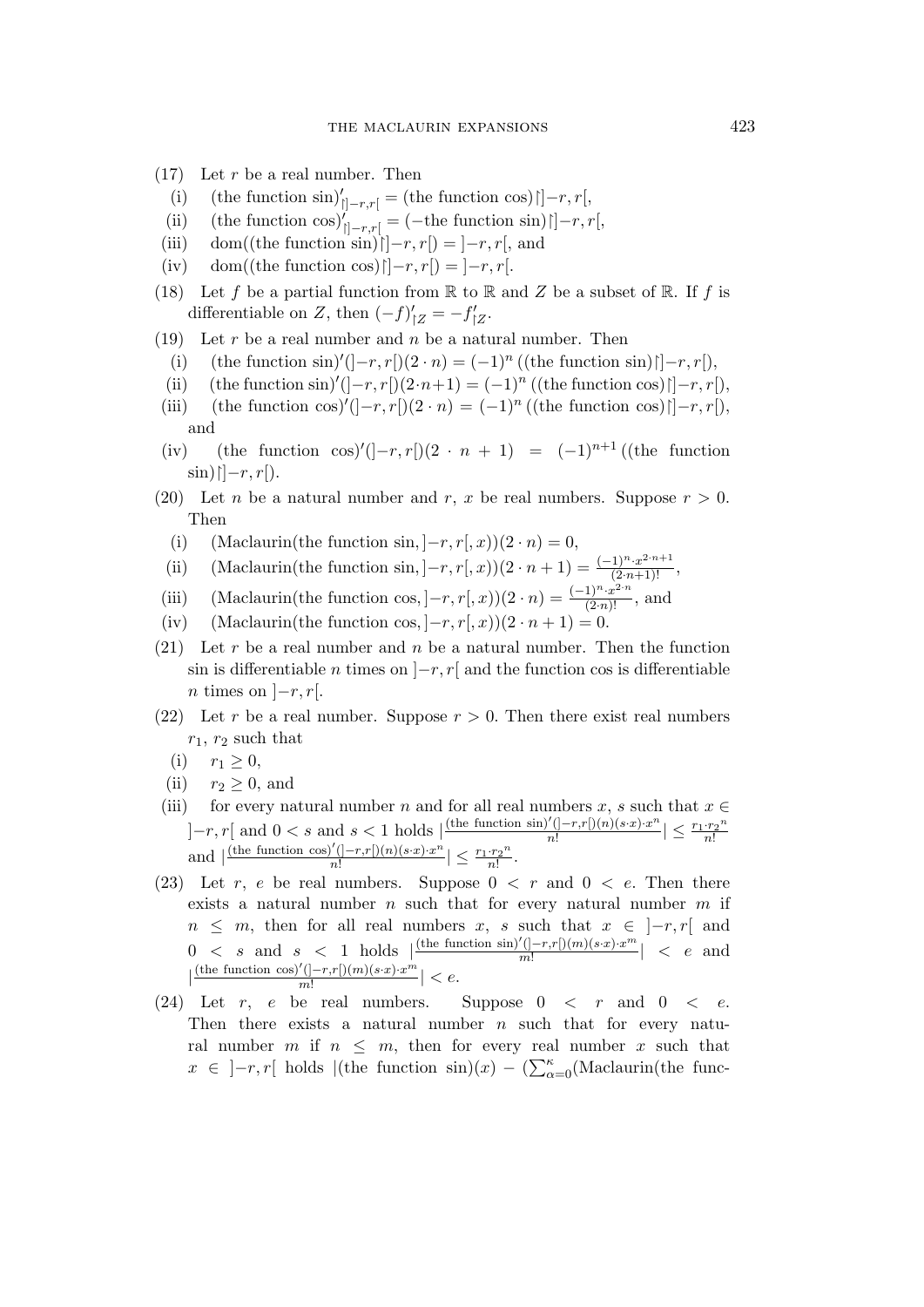tion  $\sin, |-r, r(x)|(\alpha)\rangle_{\kappa\in\mathbb{N}}(m)| < e$  and  $|(\text{the function } \cos)(x)$  $(\sum_{\alpha=0}^{\kappa}(\text{Maclaurin}(\text{the function cos}, ]-r, r[, x))(\alpha))_{\kappa \in \mathbb{N}}(m)| < e.$ 

- (25) Let  $r, x$  be real numbers and  $m$  be a natural number. Suppose 0 < r. Then  $(\sum_{\alpha=0}^{\kappa} (Maclaurin(the function sin, ]-r, r[, x))(\alpha))_{\kappa \in \mathbb{N}}(2 \cdot$  $m + 1$ ) =  $(\sum_{\alpha=0}^{\kappa} x P \sin(\alpha))_{\kappa \in \mathbb{N}}(m)$  and  $(\sum_{\alpha=0}^{\kappa} (Maclaurin(the function$  $(\cos, -r, r(0,))(\alpha))_{\kappa \in \mathbb{N}} (2 \cdot m + 1) = (\sum_{\alpha=0}^{\kappa} x \operatorname{P} \cos(\alpha))_{\kappa \in \mathbb{N}} (m).$
- (26) Let r, x be real numbers and m be a natural number. Suppose  $0 < r$ and  $m > 0$ . Then  $(\sum_{\alpha=0}^{\kappa} (Maclaurin(the\ function\ sin,]-r,r[,x))(\alpha))_{\kappa \in \mathbb{N}}(2 \cdot$  $m) = (\sum_{\alpha=0}^{\kappa} x P \sin(\alpha))_{\kappa \in \mathbb{N}} (m-1)$  and  $(\sum_{\alpha=0}^{\kappa} (Maclaurin(the function$  $(\cos, -r, \overline{r}, \overline{x}))(\alpha)_{\kappa \in \mathbb{N}}(2 \cdot m) = (\sum_{\alpha=0}^{\kappa} x \operatorname{P} \overline{\cos(\alpha)})_{\kappa \in \mathbb{N}}(m).$
- (27) Let r, x be real numbers and m be a natural number. If  $0 <$ r, then  $(\sum_{\alpha=0}^{\kappa} (Maclaurin(the function cos, ]-r, r[, x))(\alpha))_{\kappa \in \mathbb{N}}(2 \cdot m) =$  $(\sum_{\alpha=0}^{\kappa} x \mathop{\rm P}\nolimits_{-\cos(\alpha)})_{\kappa \in \mathbb{N}} (m).$
- (28) Let r, x be real numbers. Suppose  $r > 0$ . Then
- (i)  $(\sum_{\alpha=0}^{\kappa} (Maclaurin(the function sin, ]-r, r[, x))(\alpha))_{\kappa \in \mathbb{N}}$  is convergent,
- (ii) (the function sin)(x) =  $\sum$  Maclaurin(the function sin, ]–r, r[, x),
- (iii)  $(\sum_{\alpha=0}^{\kappa} (Maclaurin(the\ function\ cos, ]-r, r[, x))(\alpha))_{\kappa \in \mathbb{N}}$  is convergent, and
- (iv) (the function cos)(x) =  $\sum$ Maclaurin(the function cos,  $]-r, r[, x$ ).

## **REFERENCES**

- [1] Grzegorz Bancerek. The fundamental properties of natural numbers. Formalized Mathematics,  $1(1):41-46$ , 1990.
- [2] Grzegorz Bancerek. The ordinal numbers. Formalized Mathematics, 1(1):91–96, 1990.
- [3] Czesław Byliński. The complex numbers. Formalized Mathematics, 1(3):507–513, 1990.
- [4] Czesław Byliński. Partial functions. Formalized Mathematics,  $1(2):357-367$ , 1990.
- [5] Krzysztof Hryniewiecki. Basic properties of real numbers. Formalized Mathematics,  $1(1):35-40, 1990.$
- [6] Jarosław Kotowicz. Convergent sequences and the limit of sequences. Formalized Mathematics, 1(2):273–275, 1990.
- [7] Jarosław Kotowicz. Real sequences and basic operations on them. Formalized Mathematics,  $1(2):269-272$ , 1990.
- [8] Beata Perkowska. Functional sequence from a domain to a domain. Formalized Mathe $matics, 3(1):17-21, 1992.$
- [9] Konrad Raczkowski. Integer and rational exponents. Formalized Mathematics, 2(1):125– 130, 1991.
- [10] Konrad Raczkowski and Andrzej Nedzusiak. Series. Formalized Mathematics, 2(4):449– 452, 1991.
- [11] Konrad Raczkowski and Paweł Sadowski. Real function differentiability. Formalized Mathematics, 1(4):797–801, 1990.
- [12] Konrad Raczkowski and Paweł Sadowski. Topological properties of subsets in real numbers. Formalized Mathematics, 1(4):777–780, 1990.
- [13] Yasunari Shidama. The Taylor expansions. Formalized Mathematics, 12(2):195–200, 2004.
- [14] Andrzej Trybulec. Subsets of complex numbers. To appear in Formalized Mathematics.
- [15] Zinaida Trybulec. Properties of subsets. Formalized Mathematics, 1(1):67–71, 1990.
- [16] Edmund Woronowicz. Relations and their basic properties. Formalized Mathematics, 1(1):73–83, 1990.